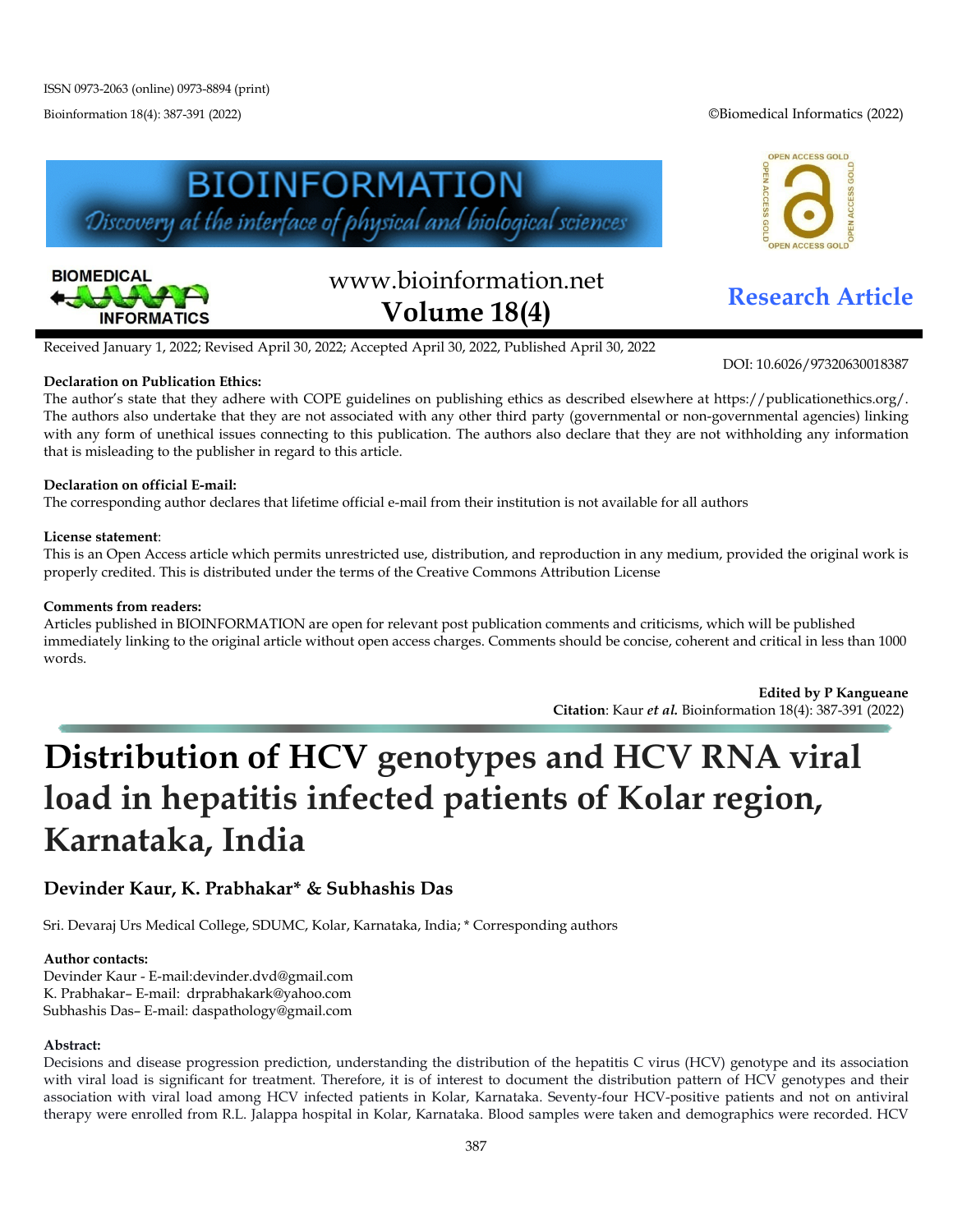RNA was isolated after plasma was separated. qPCR was performed to measure the viral load, and RT-PCR was performed to determine the genotype. Genotype 3 was the prevalent (n=11, 40.7%) followed by genotype 4 (n=8, 29.6%), 2 (n=6, 22.2%), 1 (n= 13.7%), and mix (n=1, 13.7%). The median viral load of genotype 3 was a 2,87,835 IU/mL (IQR 10, 780-3, 71, 66) , genotype 2 was 81,030 IU/mL (IQR 66,495- 95,565), genotype 4 was 43, 410 IU/mL (IQR 38, 355-48, 465) belongs to viral load less than 8,00,000 IU/mL. The median viral load genotype 3 was a 1, 05, 19, 500 IU/mL (IQR 49, 37, 250-2, 36, 71, 500), genotype 2 was 2,55,99,000 IU/mL ( IQR 2,00,10,000-32,725,500), genotype 4 was 1,67,40,000 IU/mL (IQR 1,45,50,000-17,493,000) belonging to viral load more than 8,00,000 IU/mL category. A correlation between genotype and viral load was observed (p =1.5x10-12), of which genotype 3 showed a high viral load. Thus, HCV genotypes 1 2, 3, 4, and mixed genotype was observed in the patients studied. HCV genotype was associated with viral load in patient plasma. This data finds use in the treatment and prevention of hepatitis C in Kolar, Karnataka.

**Keywords:** Hepatitis C virus; genotype; infection; viral load

#### **Background:**

The hepatitis C virus (HCV) is a major human pathogen of blood borne origin with approximately 130 million (3%) people infected worldwide and about 3-4 million new cases each year (WHO), and with the most affected regions being Central and East Asia and North Africa **[1].** In India the estimated prevalence of HCV infection is about 1– 1.9% although across various geographical regions in India variations have been reported in the literature **[2].** The disease manifests in the form of acute infection and if left untreated, progresses to chronic hepatitis and then to liver diseases like cirrhosis and hepatocellular carcinoma (HCC) **[3].** Exposure to infected blood and blood products is the cause of HCV transmission and primarily the spread of the disease is through blood transfusion, surgery, sexual intercourse, injection drug use, and tattooing **[4-5].**

Both pretreatment serum HCV RNA levels (viral load) and viral genotype were determined to be the two strongest markers of treatment efficacy in recent clinical trials. As a result, after a patient has tested positive for HCV, it is now essential that viral load and genotype testing be performed to examine whether the patient is appropriate for treatment and the length of treatment **[6].** Genotypes 1, 2, and 3 are the most common worldwide, while other genotypes are restricted to specific geographical areas. HCV genotyping reveals information regarding the viral genome's variability, illness progression, and therapeutic approaches **[7].**The duration and response to treatment are also impacted by the viral load of the patient **[8].**

The treatment of HCV starts with the screening and management of alcohol use to prevent the progression of the disease to cirrhosis **[9- 10].** Early treatment could prevent the disease progression and subsequent transmission **[11-12].** Interferon-alpha (IFN-α) has been the first pan-genotypic option since the early 1990s, with sustained virologicresponse (SVR) rates of 8%-21%**[13].**Therefore, it is of interest to determine the distribution pattern of HCV genotypes and their association with viral load in plasma samples of HCV infected patients.

#### **Material and Methods:**

#### **Subjects:**

The study was conducted among 74 patients who tested positive for HCV and negative for HIV and HBV. All patients were not taking any antiviral therapy at the time of the study. Patients were recruited from the R. L. Jalappa Hospital and Research Centre in the department Microbiology, attached to Sri DevarajUrs Medical College Tamaka, Kolar. A semi-structured questionnaire was used to collect demographic data (age and sex). The study was conducted from August 2019 to March 2020 using convenient timeframe sampling. Patients were informed about the study and given their informed written consent to participate. The study protocol was approved by the institutional ethical committee of Sri DevarajUrs Medical College, Kolar.

#### **Sample collection and Molecular analysis: Blood collection**:

A blood sample of 3 ml was collected by venipuncture and stored in the sterile tubes containing ethylene diaminetetraacetic acid (EDTA) and each subject was tested positive for anti-HCV antibodies by using CLIA immunoassays and negative for HIV and HBV. Separated plasma was stored in aliquots at -80° C for further analysis.

#### **RNA extraction:**

Viral RNA was extracted using QIAamp Viral RNA Mini Kit according to the manufacturer's instructions (# catalog number 52904 QIAamp Viral RNA mini kit, Qiagen, USA).

#### **qPCR viral load detection:**

qPCR was performed for the detection of HCV RNA using the HCV-K-004 kit (Co Sara Diagnostics. Pvt . Ltd). The kit uses quantitative qPCR with Magnetic Induction Cycler – quantitative polymerase chain reaction (Mic-qPCR, biomolecular systems). The HCV viral load kit included reagents and a readymade master mix with Internal Positive Control along with 5 standards. The negative control was included in parallel for each batch of analysis. The single-step reverse transcription real-time PCR transcribes and amplifies conserved sequence of RNA from the 5'untranslated region of HCV genome was detected by using Quasar 670 dye (Q670). A human RNase P gene marker was used as an internal positive control to check the reliability of each reaction, and the CAL Fluor Red 610 dye was being used to detect inadequate samples (CF610) The qPCR reaction was performed by using the total reaction volume of 10 µl and the HCV viral load thermal cycling conditions were as follows: activation at 42°C for 2 min hold,70° C for 1 min hold, 95°C for 20 sec and 45 cycles of 95°C 15 sec and 55° C for 60 sec. The PCR product was detected by using Quasar 670 dye (Q670).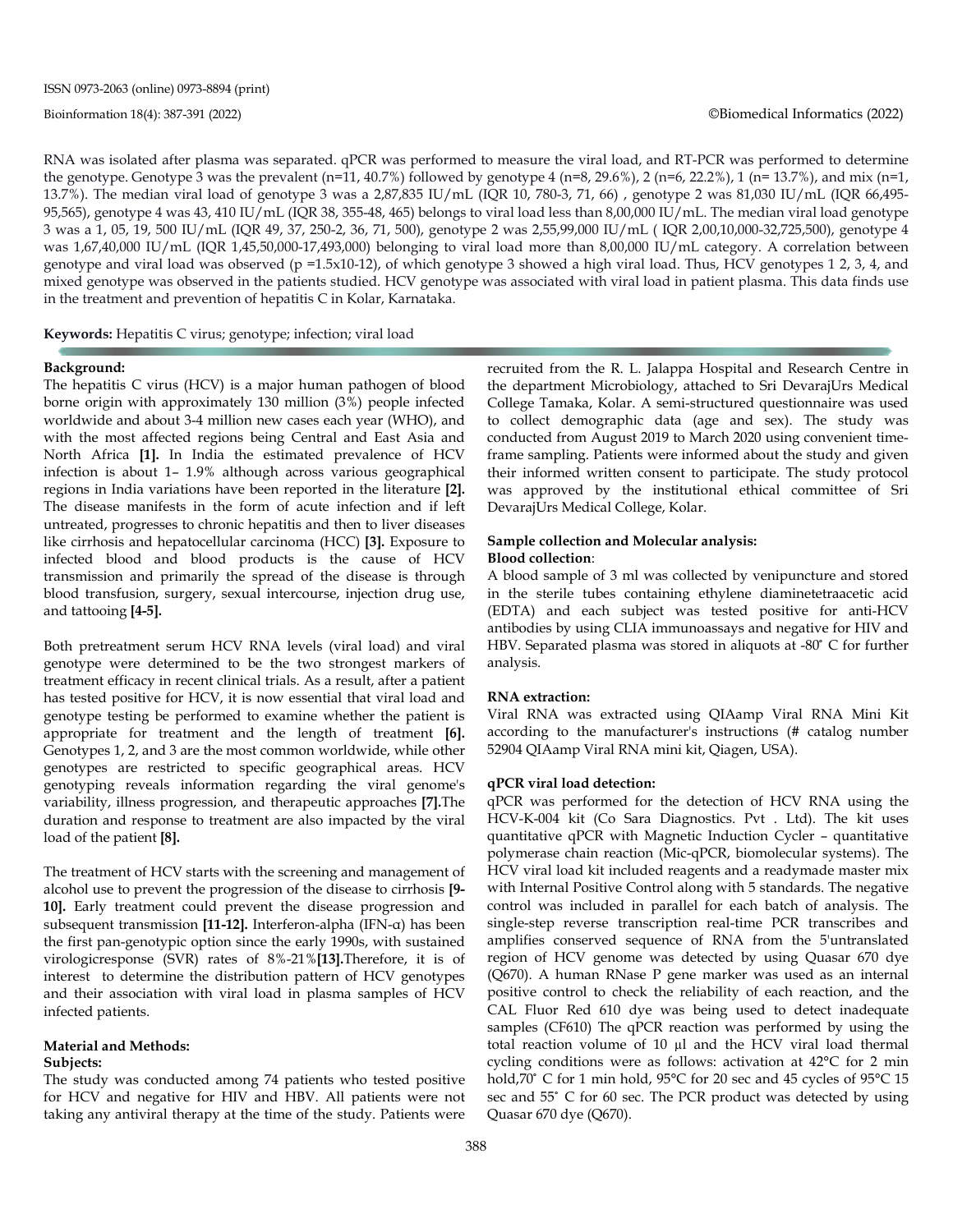#### **HCV genotyping:**

HCV RNA positive samples that had viral load > 1000 international units per milliliter (IU/mL) were genotyped using Geno Sens*.*  HCV-genotype-HCV Genotypes 1/2/3/4 PCR kit (Corbett Research, Australia). Briefly, total volume reaction 10μL (Reagent 1: HCV Genotyping Super mix 7.5μL and Reagent 2:Mg. Sol HCV Genotyping 2.5μL) and then add 15μL RNA for amplification. The PCR reactions were analyzed in a Qiagen Rotor Gene-Q Cycler 5 plex HRM System with software version 2.3.1. The thermal cycles included first hold 50°C for 15 minutes i.e. cDNA, Second hold denaturation 95°C for 15 seconds, Annealing steps 55°C for 20 Seconds Extension step 72°C for 15seconds and 45 cycles of 95°C for 20 minutes and 95°C for 10 seconds, 62°C for 30 seconds, and 56°C for 40 seconds. The analysis was completed within three hours by following the instructions.

**Table 1:** HCV genotype and subtype in different age and gender groups

|           | <b>HCV Genotype</b> |               |               |   |          |  |  |  |  |
|-----------|---------------------|---------------|---------------|---|----------|--|--|--|--|
|           | 1                   | $\mathcal{P}$ | 3             |   | Mix      |  |  |  |  |
| Age       |                     |               |               |   |          |  |  |  |  |
| $22 - 41$ | 1                   |               | 7             | 3 | 1        |  |  |  |  |
| 42-61     | 0                   | 1             | 2             | 3 | 0        |  |  |  |  |
| 62-82     | 0                   | 1             | $\mathcal{P}$ | 1 | $\Omega$ |  |  |  |  |
| Gender    |                     |               |               |   |          |  |  |  |  |
| Male      | 1                   | 5             | 9             |   | 1        |  |  |  |  |
| Female    | ∩                   |               | 2             | ٩ |          |  |  |  |  |

#### **Statistical analysis**

The data was processed in an Excel program and analyzed using IBM SPSS Statistics 20.0. Across gender and age categories, the frequency of HCV genotypes was evaluated, and the median viral load with inter quartile range (IQR). A high viral load was defined as a baseline HCV RNA  $\geq 800,000$  IU/mL.

#### **Results:**

A total number of 74 HCV infected patients were recruited from the Medicine department of the R. L. Jalappa Hospital and Research Centre. The patients included were 55 (74%) males and 19(24%) females, and the mean age was 49.02±16.92 years. 27(36.4%) out of 74 patients were detected with the viral load and genotyping. As shown in Figure 1, genotype 3 was the prevalent (n=11, 40.7%) followed by genotype 4 (n=8, 29.6%), 2(n=6, 22.2%), 1(n= 13.7%), and mix (n=1, 13.7%). Distribution of different genotype with respect to gender and age is shown in Table 1. The median viral load of genotype 3 was a 2,87,835 IU/mL (IQR 10,780-3,71,66) , genotype 2 was 81,030 IU/mL (IQR 66, 495-95, 565), genotype 4 was 43,410 IU/mL(IQR 38,355-48,465) belongs to viral load less than 8,00,000 IU/mL .The median viral load genotype 3 was a 1,05,19,500 IU/mL (IQR 49,37,250-2,36,71,500), genotype 2 was 2,55,99,000 IU/mL (IQR 2,00,10,000-32,725,500), genotype 4 was 1,67,40,000 IU/mL (IQR 1,45,50,000-17,493,000) belonging to viral load more than 8,00,000 IU/mL category. Majority of patients (7/27, 25.9%) was in age of 22-41 years (Table 1). 9 of 20 male patients (45%) were genotype 3, followed by 2 (5/20, 25%), 4 (4/20, 20%), 1(1/20, 5%) and mix 1 (1/20, 5%). No genotype 1 and mix type-infected female patients were identified (Table 1). Here, we defined RNA copies of < 800,000 IU/mL as low viral load, while ≥ 800,000 IU/mL was high viral load (Table 2, Figure 2). Overall, a correlation between HCV viral load and genotype were observed (p = 1.5x10-12). The genotype 3 had a greater number of patients with high viral load ( $n = 18$ ).



**Figure 1:** Distribution of HCV genotype in the analyzed patient



**Figure 2:** Distribution of HCV viral load versus genotype

Table 2: HCV genotype and viral load

| <b>VIRAL LOAD</b>      |                                     |                |                                     |          |                     |      |               |
|------------------------|-------------------------------------|----------------|-------------------------------------|----------|---------------------|------|---------------|
| <b>HCV</b><br>Genotype | Less than<br>8,00,000<br>viral load |                | More than<br>8,00,000<br>viral load |          | No<br>viral<br>load | Tota | $p-$<br>value |
| Unclassified           |                                     | $\mathbf{1}$   |                                     | $\Omega$ | 47                  | 48   |               |
| 1                      |                                     | 0              |                                     | 1        | 0                   | 1    |               |
| $\overline{2}$         |                                     | $\overline{2}$ |                                     | 4        | 0                   | 6    | 1.5x10<br>12  |
| 3                      |                                     | 3              |                                     | 8        | $\Omega$            | 11   |               |
| 4                      |                                     | $\overline{2}$ |                                     | 5        | $\Omega$            | 7    |               |
| Mixed<br>genotype      |                                     | 1              |                                     | $\Omega$ | $\Omega$            | 1    |               |
| Total                  |                                     | $\mathbf{Q}$   | 18                                  |          | 47                  | 74   |               |

#### **Discussion:**

In India, HCV genotypes show varied distributions in different geographic regions. In north India, HCV genotypes 1, 2, and 3 have been found majorly with genotype 3 being the predominant one.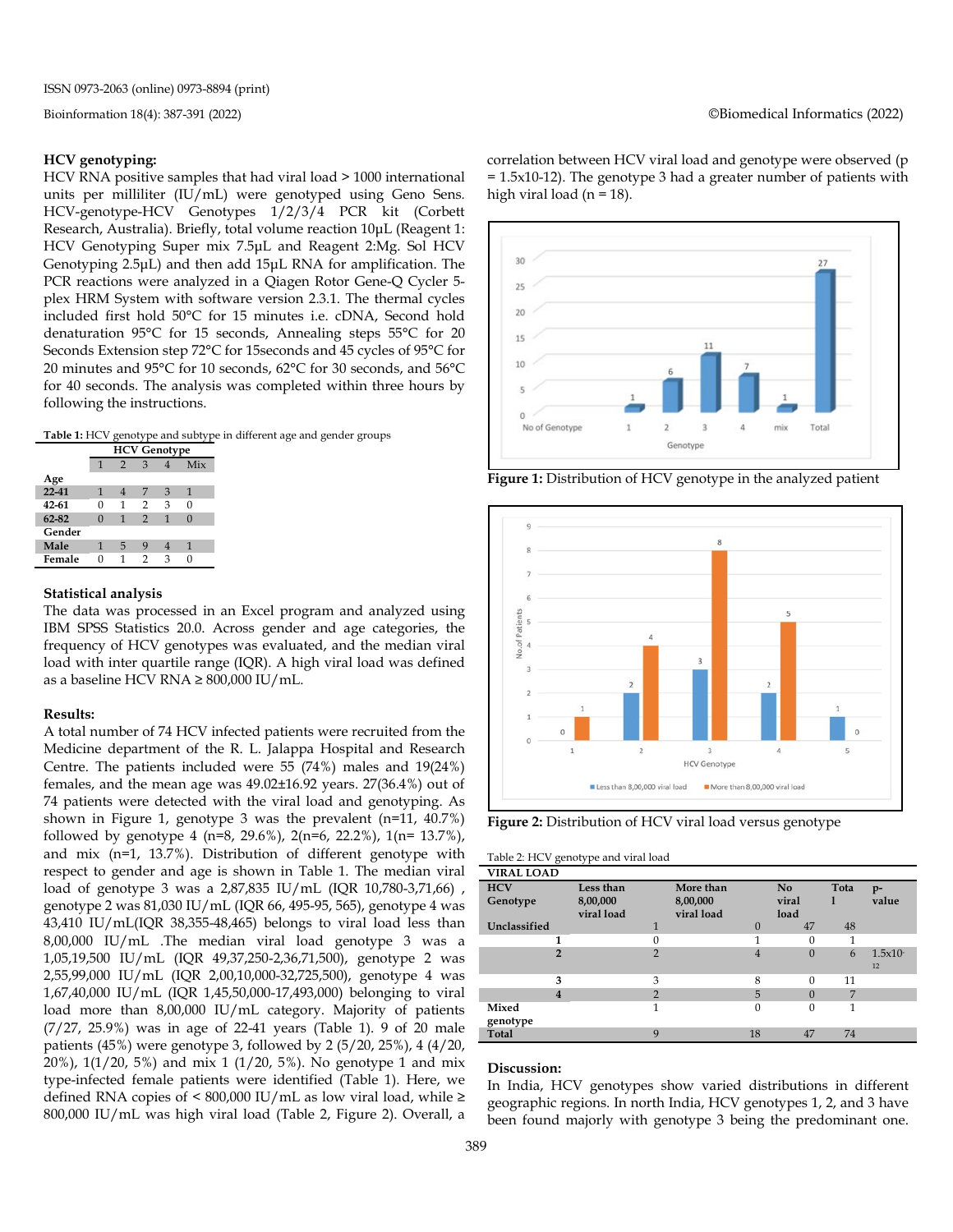Data from south India showed a high occurrence of genotype 1 followed by 3 **[15**]. In the present study, the endeavor was to establish a correlation between HCV genotypes and viral loads in patients from Kolar, Karnataka, a state in southern India. We concluded that there exists a likely correlation between genotypes and viral load accentuating the idea that future studies and research to prevent and treat HCV must revolve around type 3 HCV, without ignoring the HCV 1 and 2. It was also established in another study that shorter therapy schedules for genotype 3 HCV infected patients with low baseline viral load could attain an SVR (sustained virological response) as compared to those with a high viral load **[16].**

Data shows that genotype 3 had a greater number of patients with a high viral load. A supporting study was conducted in India in which it was also found that HCV 3 was the most commonly found type in India with 63.38% prevalence **[17].** Not only in India but in other neighboring Asian countries like Nepal and Pakistan, the HCV 3a is in higher percentages **[18].**In Iran and Bangladesh the predominantly found genotype was 3a and 3b in most of the patients establishing the fact that the trend of the predominant HCV 3 extends to a major part of the Indian sub-continent also **[19].** Data shows that majority of the patients were in the age group of 22-41 which is consistent with another study that concluded that most of the HCV cases were found to be in the age range of 30-40 [**20].**Another important observation was found in a very significant study which showed over 70% percent of infections in the Sindh region of Pakistan were reported due to the HCV 3 genotype providing a strong base to the study that we have carried out **[7].** It is known that HCV genotype 3 and 1 accounted for approximately 95 percent of the HCV infection in Delhi and surrounding areas. Also, two atypical subtypes like 3i and 3f were identified **[17].**

#### **Conclusions**:

The continued monitoring of HCV genotypes is essential for the optimum management of chronically infected patients. We report the viral load and genotypes for the first time in the Kolar region, Karnataka, India. Genotype 3 was associated with high viral load.Knowledge on circulating genotypes have implications on the future vaccine formulations.

#### **Limitations:**

There is a need for a larger number of samples and also an assessment on HCV genotype subtypes for future prospects to understand the complete situation of HCV prevalence.

#### **References:**

- **[1]** http://www who int/
- **[2]** Sievert W *et al. Liver international* 2011 31:61 [PMID: 21651703]
- **[3]** Alberti A, *Liver International* 2009 29:15 [PMID: 19207961]
- **[4]** Taherkhani R & Farshadpour F, WJG 2015 21:10790 [PMID: 26478671]
- **[5]** Lin CY *et al. Liver International* 2009 29:74 [PMID: 18331238]
- **[6]** Anderson JC *et al. Journal of Clinical Virology* 2003 28:27 [PMID: 12927748]
- **[7]** Riaz S *et al. Brazilian journal of microbiology* 2016 47:980 [PMID: 27528079]
- **[8]** European Association for the Study of The Liver, *Journal of Hepatology* 2011 55:245 [PMID: 21371579]
- [9] https://www.hepatologytextbook.com/information.php<br>[10] Martin NK et al. Clinical Infectious Diseases 2013 15:39 **[10]** Martin NK *et al. Clinical Infectious Diseases* 2013 15:39
- [PMID: 23884064]
- **[11]** Shivkumar S *et al. Annals of internal medicine* 2012 157:558 [PMID: 23070489]
- **[12]** Aspinall EJ *et al. Clinical Infectious Diseases* 2013 57:80 [PMID: 23884071]
- **[13]** http://apps who int/iris/bitstream/10665/111747/1/
- **[14]** Lindsay KL Hepatology 1997 26:71 [PMID: 9305668]
- **[15]** Panigrahi AK *et al. Journal of medical virology* 1996 48:191 [PMID: 8835354]
- **[16]** Von Wagner M *et al. Gastroenterology* 2005 129:522 [PMID: 16083709]
- **[17]** Chakravarti A *et al. The Indian journal of medical research*  2011 133:326 PMID: 16083709
- **[18]** Singh B *et al. Japanese journal of infectious diseases* 2004 57:49 [PMID: 15118208]
- **[19]** Afzal MS *et al.* WJG 2014 20:17690 [PMID: 25516688]
- **[20]** Al-Mahtab M *et al. Bangabandhu Sheikh Mujib Medical University Journal* 2009 2:14 [PMID: 25516688]